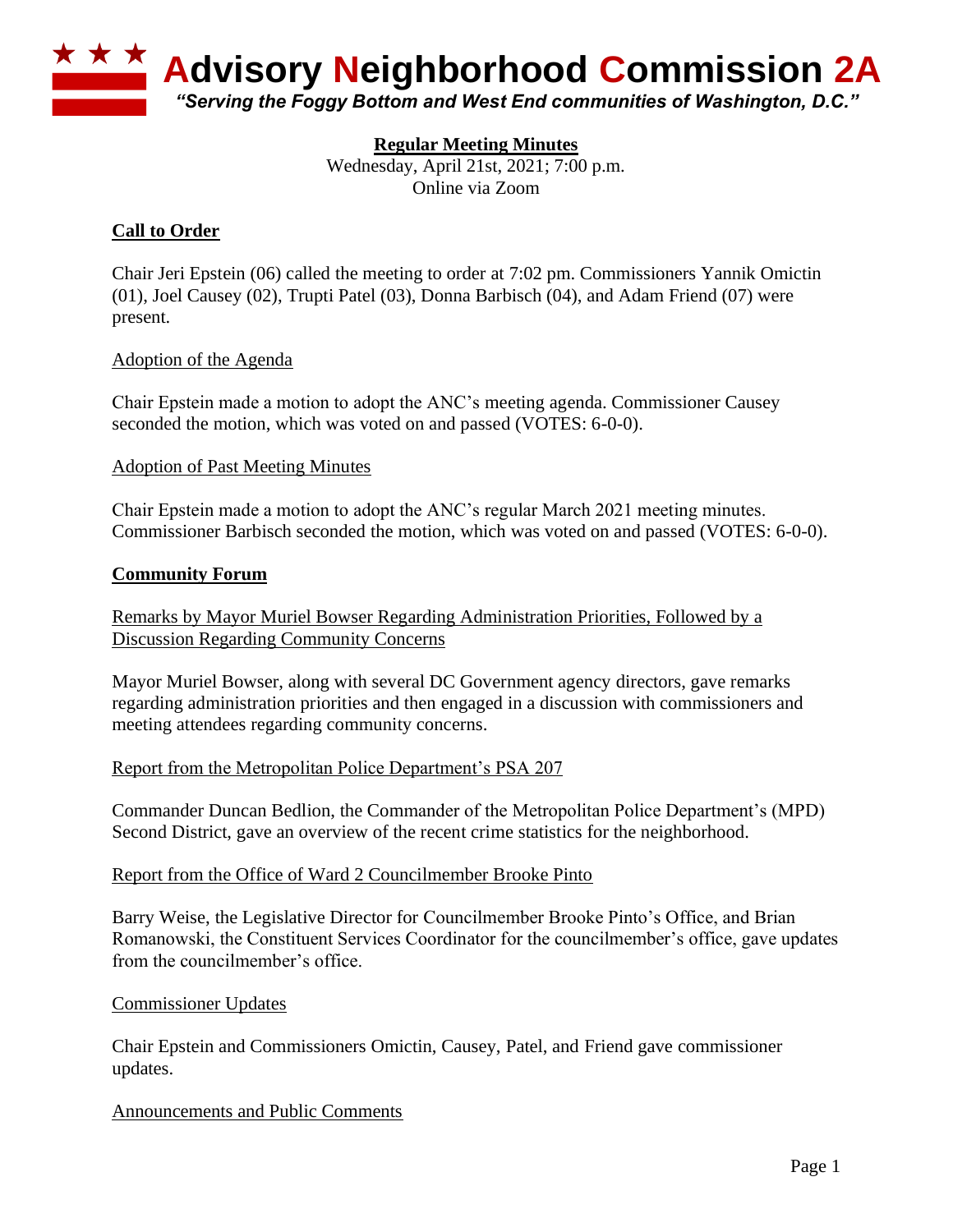John George, the President of the Foggy Bottom Association (FBA); Cheryl Morse, a Consumer Outreach Specialist for the DC Office of the People's Counsel (OPC); and Valca Valentine, a Consumer Services Outreach Specialist for OPC's Water Services Division, gave announcements and public comments.

# **General Agenda**

Update Regarding a Proposed Change in the DC Comprehensive Plan Designation for Columbia Plaza at 2400 Virginia Avenue NW

Meridith Moldenhauer, counsel for Columbia Plaza; Thomas Roberson, the Director of Capital Area Real Estate Services LLC; and Kingdon Gould, the Owner and Vice President of the Gould Property Company, gave an update regarding a proposed change in the DC Comprehensive Plan designation for Columbia Plaza at 2400 Virginia Avenue NW.

Consideration of a Resolution Regarding the District Department of Transportation's Virginia Avenue NW Protected Bike Lanes Project

Chair Epstein made a motion to adopt a proposed resolution regarding the matter. Commissioner Omictin seconded the motion, which was voted on and passed (VOTES: 6-0-0). The resolution reads as follows:

WHEREAS, the District Department of Transportation (DDOT) has requested comment from the public and ANC 2A on Notice of Intent (NOI) #21-01-PSD, which provides fo[r](https://wiki.ddot.dc.gov/download/attachments/111150688/Virginia-Ave-PBL_100-Percent_21-03-30.pdf?api=v2) [100 percent designs](https://wiki.ddot.dc.gov/download/attachments/111150688/Virginia-Ave-PBL_100-Percent_21-03-30.pdf?api=v2) of Virginia Avenue NW between Constitution Avenue and Rock Creek Park and Potomac Parkway NW, including two-way protected bike lanes, and

WHEREAS, coordination around loading management, ensuring negligible losses in the efficiency of vehicular circulation, the expansion of pedestrian safety improvements, access to Capital Bikeshare, and safe protected bicycle facilities were pursued between neighborhood and community stakeholders on the Virginia Avenue NW corridor, including cycling and safe street advocates, restaurants and liquor stores with loading needs, the Watergate residences, the Watergate Hotel, the Watergate office buildings, the National Park Service (NPS), and ANC 2A.

THEREFORE, BE IT RESOLVED that ANC 2A supports the [100 percent designs](https://wiki.ddot.dc.gov/download/attachments/111150688/Virginia-Ave-PBL_100-Percent_21-03-30.pdf?api=v2) in this NOI as presented, with the following modifications:

- 1. Add a seamless painted transition to the 21<sup>st</sup> Street NW protected bike lanes, in the north and south directions, where they intersect with Virginia Avenue NW, modeled on what currently exists in these designs at the intersection with G Street NW, and
- 2. The closure of the 1700 block of Virginia Avenue NW to all vehicle traffic, as unanimously approved by the ANC in a resolution in May of 2019.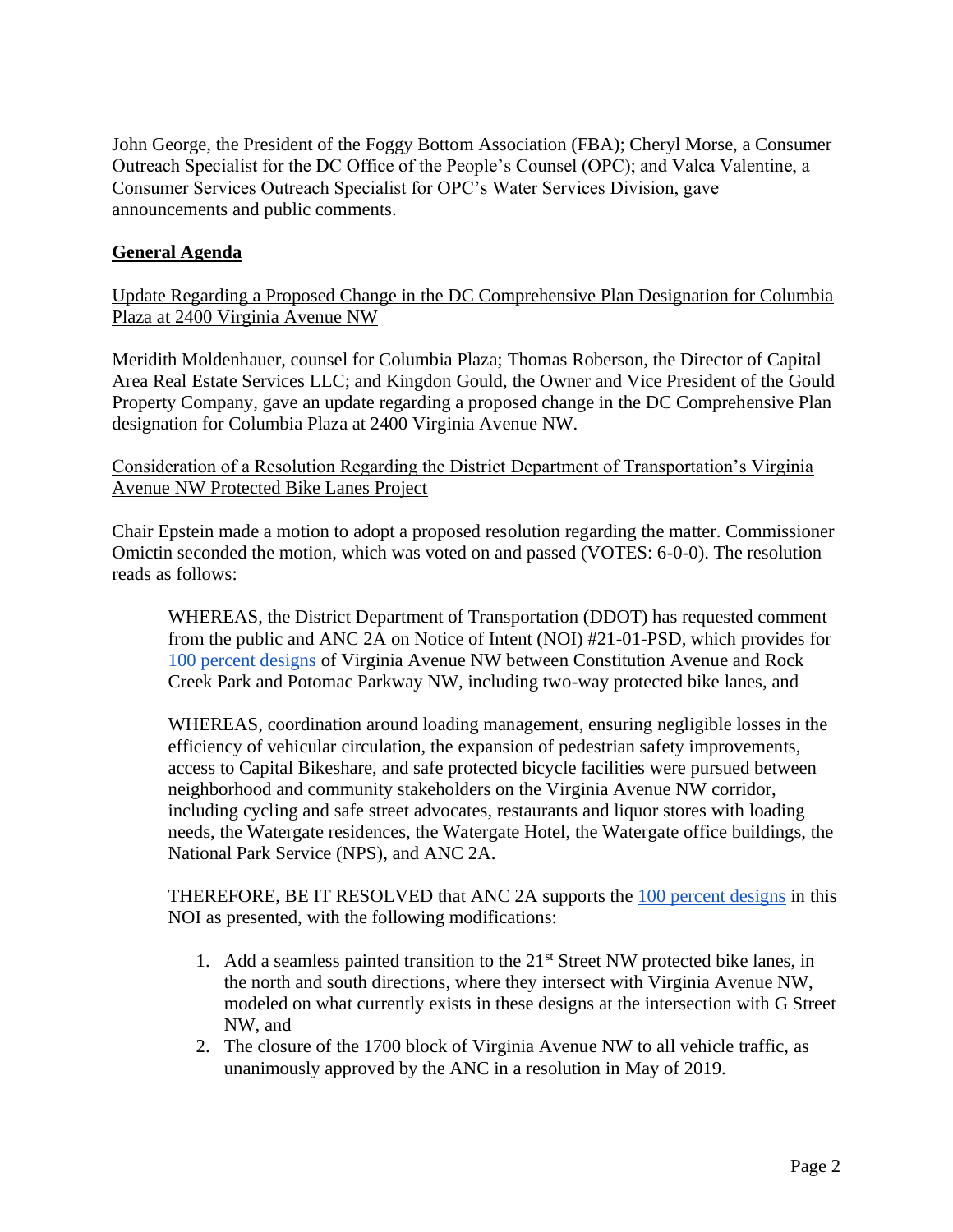BE IT FURTHER RESOLVED that ANC 2A would like to reiterate its support for the following items already included in these concept designs:

- 1. That there is no net loss of parking spaces; in fact, more parking spaces are created, and
- 2. The signalization of the G Street and Virginia Avenue NW intersection, as called for in a [resolution](https://bd464bcc-f588-48fb-8882-8d70c4a297c7.filesusr.com/ugd/554760_25a851927e5c47a6a8fb461340f5e3ba.pdf) unanimously approved by the ANC in June of 2015.

## **Matters Before the Alcoholic Beverage Regulation Administration**

Logan Circle Liquors – Application to Transfer the Establishment's Retailer's Class "A" Liquor Store License to 2517 Pennsylvania Avenue NW

*The Commission delayed consideration of this matter until the ANC's special May 2021 meeting.*

## **Matters Before the Historic Preservation Review Board**

Historic Preservation Review Board Concept Application to Construct a Four-Story Rear Building at 2519-2523 Pennsylvania Avenue NW

Commissioner Causey made a motion to adopt a proposed resolution regarding the matter. Commissioner Patel seconded the motion, which was voted on and passed (VOTES: 5-0-0). The resolution reads as follows:

ANC 2A does not oppose the Historic Preservation Review Board (HPRB) concept application for 2519-2523 Pennsylvania Avenue NW and asks HPRB to carefully consider the community input regarding the application.

# **Matters Before the Mayor's Special Events Task Group**

Special Event Application for the Army Ten-Miler on October 10th, 2021

Chair Epstein made a motion to adopt a proposed resolution regarding the matter. Commissioner Omictin seconded the motion, which was voted on and passed (VOTES: 5-0-0). The resolution reads as follows:

ANC 2A supports the special event application for the Army Ten-Miler on October 10th, 2021.

### **Matters Before the Mayor's Office and DC Council**

Consideration of a Resolution Regarding Funding for the DC Essential Workers' Bill of Rights

Commissioner Patel made a motion to adopt a proposed resolution regarding the matter. Commissioner Causey seconded the motion, which was voted on and passed (VOTES: 5-0-0). The resolution reads as follows: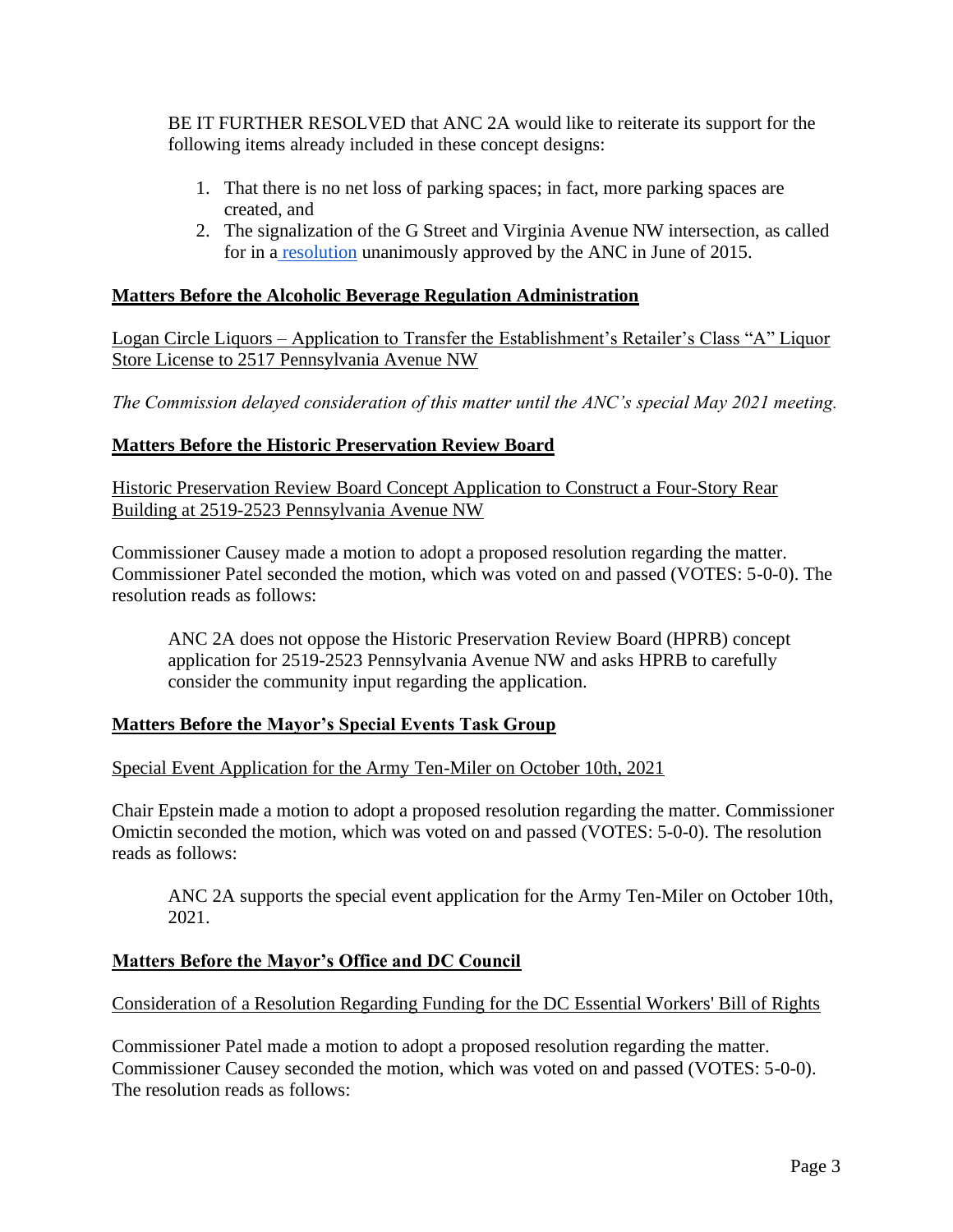WHEREAS, essential workers have risked their lives to keep all of us safe. It is critical that the DC Council allocate some of DC's \$2.5 billion in federal funds to improve the lives of the workers who risked their lives to keep our city operational,

WHEREAS, the recommendations outlined by labor and community groups in the DC Essential Workers Bill of Rights (EWBR) would ensure that essential workers receive increased pay and protections for the remainder of the pandemic and for any future emergencies,

WHEREAS, the DC Essential Workers Bill of Rights states that during a State of Emergency essential employers must provide 80 hours of sick leave to be used to isolate, quarantine, or take care of loved ones due to illness or childcare responsibilities related to school or daycare being closed due to the pandemic,

WHEREAS, the DC Essential Workers Bill of Rights states that during a State of Emergency an essential worker who earns less than \$100,000 per year would be provided with hazard pay, of \$3.00 per hour, for each pay period the essential worker works during the emergency,

WHEREAS, the DC Essential Workers Bill of Rights states that all essential workers will be provided with five days of paid bereavement leave by essential employers during a State of Emergency,

WHEREAS, the DC Essential Workers Bill of Rights states that essential workers that contract COVID-19 would be eligible for COVID-19 workers compensation. This decreases the burden on workers who would have had to prove that they contracted COVID-19 at work, which is exceedingly difficult if not impossible given the continued lack of regular COVID-19 testing and contact tracing by employers and public health officials, and

WHEREAS, employers have the responsibility to ensure workplace safety, so DC therefore must require employers to provide workers with quality personal protective equipment (PPE). Employers should also be obligated to adopt protective policies regarding airborne, droplet, and contract transmission. Workers should be able to and encouraged to quarantine due to exposure and/or stay at home while waiting for a test result without adverse employment action taken against them.

THEREFORE, BE IT RESOLVED that ANC 2A urges the DC Council and Mayor Bowser to implement the recommendations outlined in the DC Essential Workers Bill of Rights as articulated in this resolution. This would provide support, prevent abuse, and offer protections to DC's essential workers.

### Consideration of a Resolution Regarding Funding for Excluded Workers

Commissioner Patel made a motion to adopt a proposed resolution regarding the matter. Commissioner Causey seconded the motion, which was voted on and passed (VOTES: 5-0-0). The resolution reads as follows: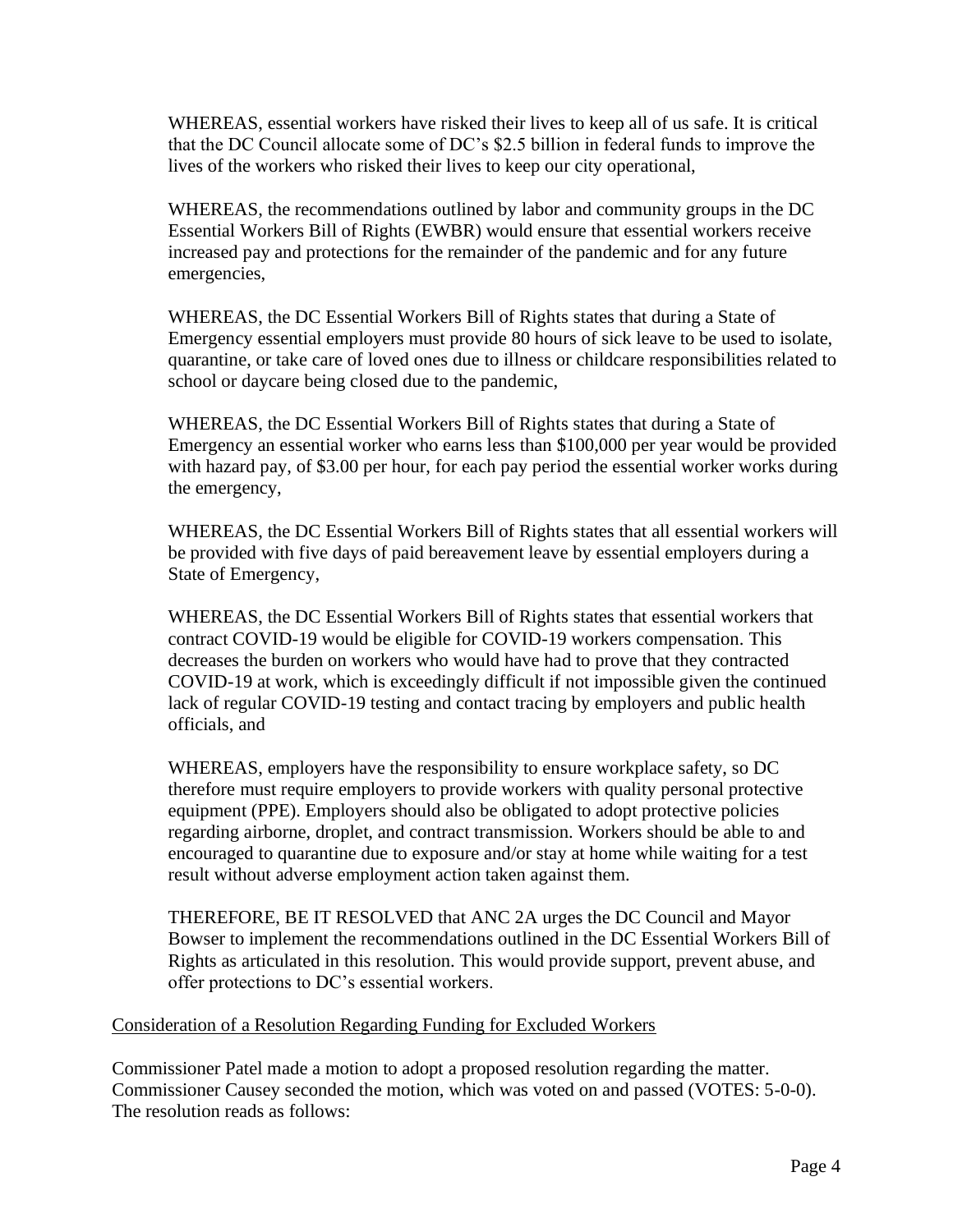WHEREAS, in June of 2020 ANC 2A voted 6-0-0 in favor of \$30 million in funding for excluded workers. Events DC provided \$5 million and later the DC Council allotted \$9 million more. The \$14 million only allowed for a one-time payment of \$1,000 to excluded workers who have now been out of work for fourteen months,

WHEREAS, DC is home to over 30,000 residents – our neighbors, family members, community members, and workers who keep this city running – who cannot access federal assistance through unemployment insurance and/or the federal stimulus. DC's FY 2022 budget must include cash assistance for those excluded by the federal government,

WHEREAS, excluded workers are overwhelmingly Black and immigrant residents who have also been among the hardest hit by COVID-19,

WHEREAS, the vast majority of excluded workers are low-income workers who do not have the savings needed to get by without work for many months,

WHEREAS, cash assistance is urgently needed for excluded workers because the pandemic has dragged on for over a year and \$1,000 is nowhere close to adequate to make up for fourteen months of unemployment or underemployment, and

WHEREAS, when assessing the actual needs of all of DC's excluded workers, ANC 2A is asking Mayor Bower and the DC Council to allocate \$200 million in this year's budget for financial assistance for excluded workers. This would allow each of the 13,000 workers served by the first round of funding to receive an additional \$12,000 each – \$1,000 per month for the first year of the pandemic – and allow approximately 1,900 additional excluded workers to receive this same sum.

THEREFORE, BE IT RESOLVED that ANC 2A urges Mayor Bowser and the DC Council to prioritize direct financial support for excluded workers in the upcoming FY 2022 budget.

### Consideration of a Resolution Regarding Funding for Permanent Supportive Housing Vouchers

Commissioner Omictin made a motion to adopt a proposed resolution regarding the matter. Commissioner Patel seconded the motion, which was voted on and passed (VOTES: 5-0-0). The resolution reads as follows:

WHEREAS, the total number of unhoused residents is expected to rise in FY 2022, especially if pandemic-related supports end before the economy fully recovers,

WHEREAS, the tent encampment on E Street between 20th Street and 21st Street NW is one of the largest in DC and continues to grow,

WHEREAS, living in stable, healthy housing is a human right, and unhoused residents living in encampments and shelters are routinely subjected to unfair evictions, poor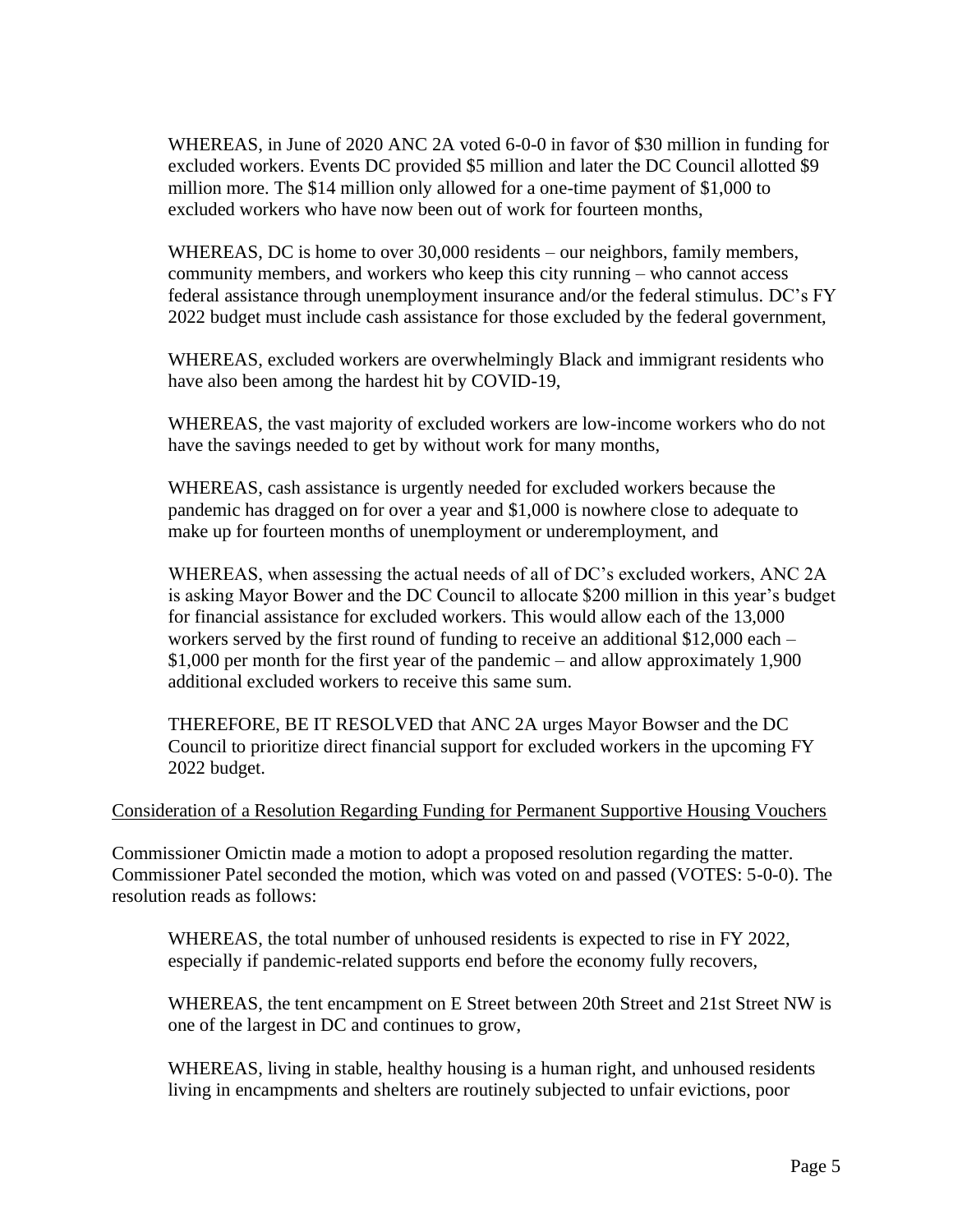sanitation, harassment, theft of belongings, unstable access to basic necessities, and other inhumane conditions,

WHEREAS, nearly 200 unhoused residents of DC passed away in 2020,

WHEREAS, the Department of Human Services (DHS) informed residents participating in the Pandemic Emergency Program for Medically Vulnerable Individuals (PEP-V) that they would be transitioned from emergency shelter to sustained housing before the September 30th, 2021 closure of PEP-V facilities,

WHEREAS, DHS has informed PEP-V participants that there are no more available vouchers to assign to new individuals or families,

WHEREAS, in 2020 DC Housing Authority (DCHA) Director Tyrone Garrett testified that a significant portion of DCHA's housing portfolio was in dire need of repairs and maintenance, totaling \$2.2 billion in costs over the next 17 years, and

WHEREAS, the DC Auditor found that DCHA failed to complete timely repairs and left families in units with rampant lead hazards due in part to severe budget constraints.

THEREFORE, BE IT RESOLVED that ANC 2A recommends that the following investments be included in DC's FY 2022 budget:

- At least \$96,126,983 to fund permanent supportive housing (PSH) vouchers for 2,761 eligible individuals and 432 eligible families experiencing chronic homelessness. As a program that pairs non-time limited vouchers with comprehensive case management and services, PSH is routinely regarded by experts as the best kind of housing and wraparound support for unhoused individuals and families facing high barriers to housing. This specific investment covers nearly all eligible recipients for vouchers according to the most current available data and would end homelessness for nearly all of DC's chronically unhoused.
- \$60,000,000 to fund public housing repairs. Ensuring that housing in DCHA's portfolio becomes a healthy and safe environment to inhabit keeps tenants housed stably.
- Maintain FY 2021 investments in DC's homeless street outreach programs to contact hard-to-reach unhoused individuals and ensure widespread access to the homeless services network.

# **Administrative Matters**

Treasurer's Report